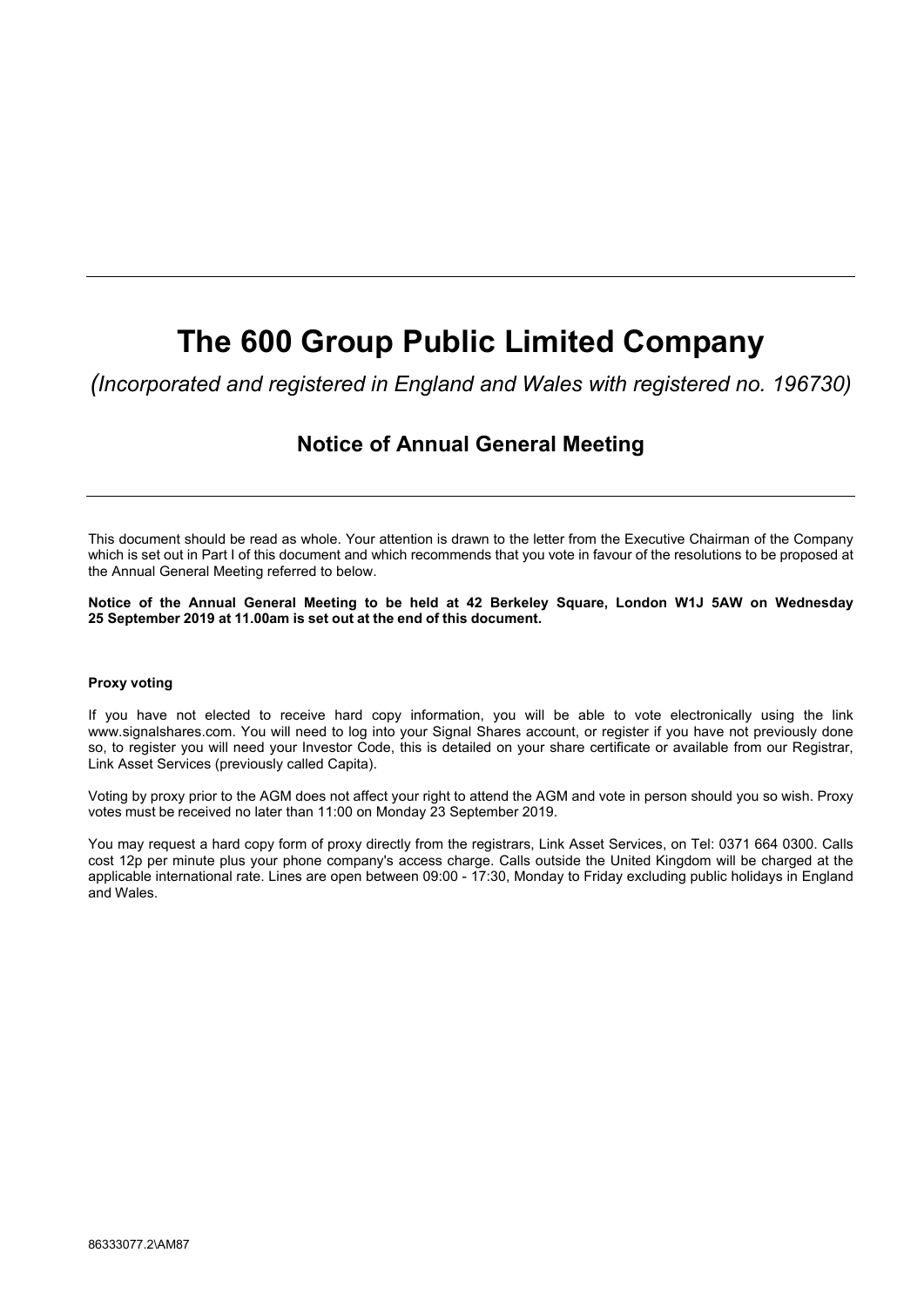#### **Definitions**

| Act                                             | the Companies Act 2006                                                                                                                           |
|-------------------------------------------------|--------------------------------------------------------------------------------------------------------------------------------------------------|
| <b>AIM</b>                                      | the AIM market of the London Stock Exchange                                                                                                      |
| <b>Annual General Meeting</b>                   | the annual general meeting of the Company, notice of<br>which is set out at the end of this document and including<br>any adjournment(s) thereof |
| <b>Annual Report and Accounts</b>               | the annual report and accounts of the Company for the<br>period ended 30 March 2019, containing the directors and<br>auditor's report.           |
| <b>Articles</b>                                 | the articles of association of the Company adopted by<br>special resolution on 29 September 2010 (as amended<br>from time to time)               |
| <b>Board</b>                                    | the board of Directors of the Company as at the date of<br>this document                                                                         |
| Company                                         | The 600 Group Public Limited Company                                                                                                             |
| <b>Directors</b>                                | the directors of the Company as at the date of this<br>document                                                                                  |
| <b>Form of Proxy</b>                            | the form of proxy relating to the Annual General Meeting                                                                                         |
| Group                                           | the Company and its subsidiaries                                                                                                                 |
| <b>London Stock Exchange</b>                    | London Stock Exchange plc                                                                                                                        |
|                                                 | ordinary shares of 1p each in the capital of the Company                                                                                         |
| <b>Ordinary Shares</b>                          | the Registrar of Companies under the Act                                                                                                         |
| <b>Registrar of Companies</b>                   | the holders of Ordinary Shares                                                                                                                   |
| <b>Shareholders</b><br>UK or the United Kingdom | the United Kingdom of England, Wales, Scotland and<br>Northern Ireland                                                                           |
| £                                               | Great British pounds, the basic unit of currency in the<br>United Kingdom                                                                        |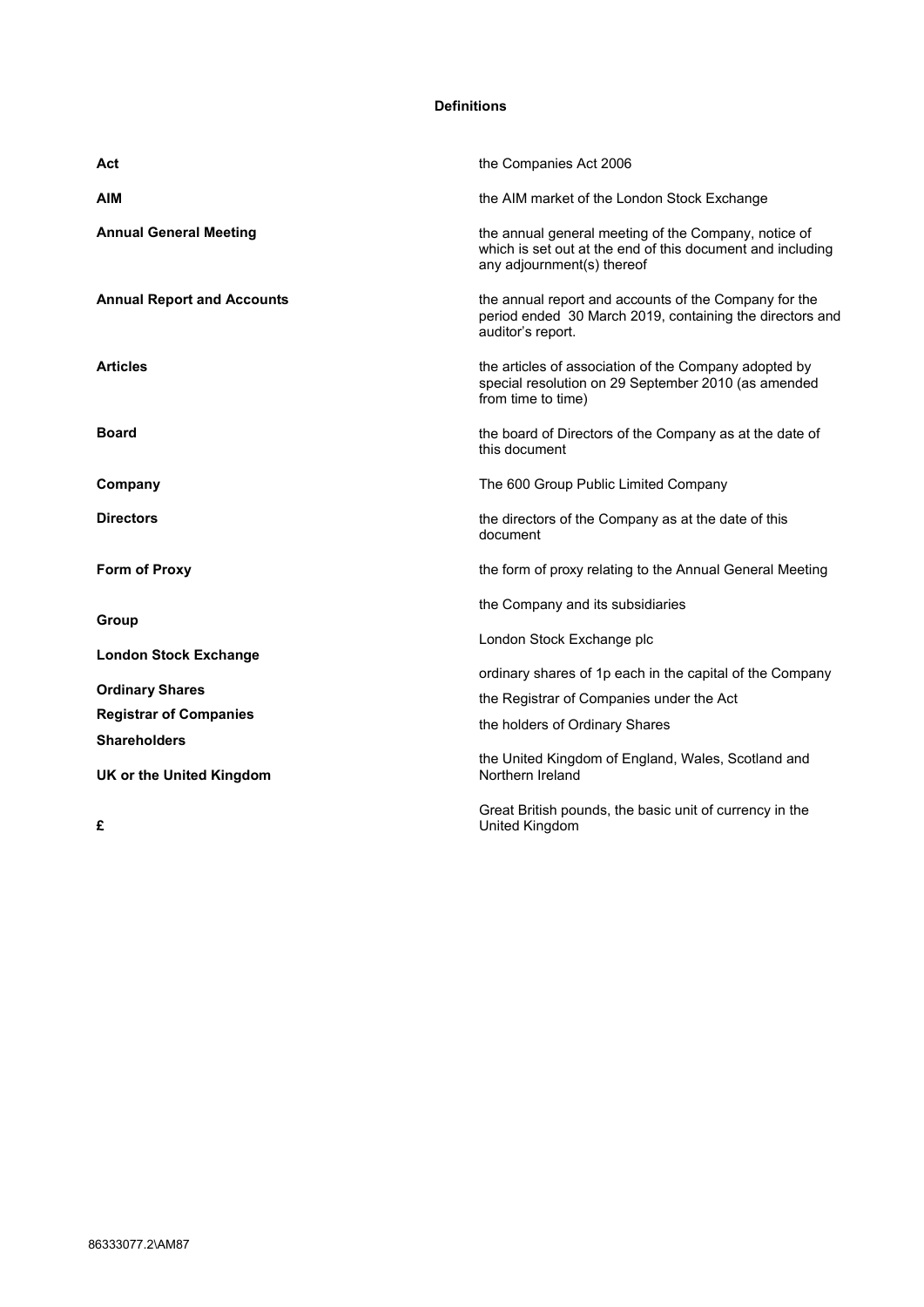**Part I**

# **Letter from the Executive Chairman of The 600 Group Public Limited Company**

*Registered no.196730*

Registered Office: Lowfields Way Lowfields Business Park Elland West Yorkshire HX5 9DA

To holders of ordinary shares in The 600 Group Public Limited Company 23 August 2019

#### **Dear Shareholder**

### **Annual General Meeting**

A formal notice of the ninety-fifth Annual General Meeting of the Company to be held at 42 Berkeley Square, London W1J 5AW on 25 September 2019 at 11.00am accompanies this letter. A copy of the Annual Report and Accounts will be sent or made available to members in advance of the Annual General Meeting.

Each Shareholder registered on the register of members of the Company at close of business on 23 September 2019 is entitled to vote on the resolutions contained in the notice of the Annual General Meeting. If you would like to vote on the resolutions but cannot come to the Annual General Meeting, please complete a Form of Proxy.

#### **Proxy voting**

If you have not elected to receive hard copy information, you will be able to vote electronically using the link www.signalshares.com. You will need to log into your Signal Shares account, or register if you have not previously done so, to register you will need your Investor Code, this is detailed on your share certificate or available from our Registrar, Link Asset Services (previously called Capita).

Voting by proxy prior to the AGM does not affect your right to attend the AGM and vote in person should you so wish. Proxy votes must be received no later than 11:00 on Monday 23 September 2019.

You may request a hard copy form of proxy directly from the registrars, Link Asset Services, on Tel: 0371 664 0300. Calls cost 12p per minute plus your phone company's access charge. Calls outside the United Kingdom will be charged at the applicable international rate. Lines are open between 09:00 - 17:30, Monday to Friday excluding public holidays in England and Wales.

The notice sets out the resolutions to be proposed at the Annual General Meeting. Resolutions 1 to 5 are proposed as ordinary resolutions. This means that, for each of these resolutions to be passed, more than half the votes cast must be in favour of the resolutions. Resolutions 6 and 7 are proposed as special resolutions. This means that, for each of those resolutions to be passed, at least threequarters of the votes cast must be in favour of the resolutions. The notes detailed below are intended to help you understand the effect and purpose of the resolutions.

#### **Resolution 1 – Report and accounts**

The Act requires the directors of a public company in respect of each financial year to lay its annual report and accounts before the company in general meeting. This gives Shareholders the opportunity to ask questions on the contents of the Annual Report and Accounts before voting on the resolution, which will be proposed as an ordinary resolution.

#### **Resolution 2– Approval of Dividend**

The Directors' have recommended the payment of a dividend of 0.5p per ordinary share on the 30 September 2019 to members on the register at 30 August 2019.

#### **Resolution 3– Auditor**

This resolution, which will be proposed as an ordinary resolution, proposes the re-appointment of BDO LLP to act as the Company's auditor until the conclusion of the next annual general meeting and, in accordance with standard practice, authorises the Directors to determine the auditor's remuneration.

#### **Resolutions 4– Authority to allot shares**

The Act provides that the Directors may not allot Ordinary Shares (or grant certain rights over Ordinary Shares) unless authorised to do so by the Company in general meeting or by its Articles. The Directors' existing authority to allot Ordinary Shares, which was granted at the annual general meeting held on 20 September 2018 will expire at the end of the Annual General Meeting. This resolution, which is proposed as an ordinary resolution, proposes that the Directors are given authority to allot Ordinary Shares and other relevant securities up to an aggregate nominal amount of one half of the issued Ordinary Share capital of the Company as at the close of business on 21 August 2019 (being the latest practicable date prior to publication of this document) without obtaining further consent of its Shareholders.

The authority shall expire at the close of the 2020 annual general meeting or, if sooner, on 24 December 2020 and will replace the authority granted to the Directors at last year's annual general meeting.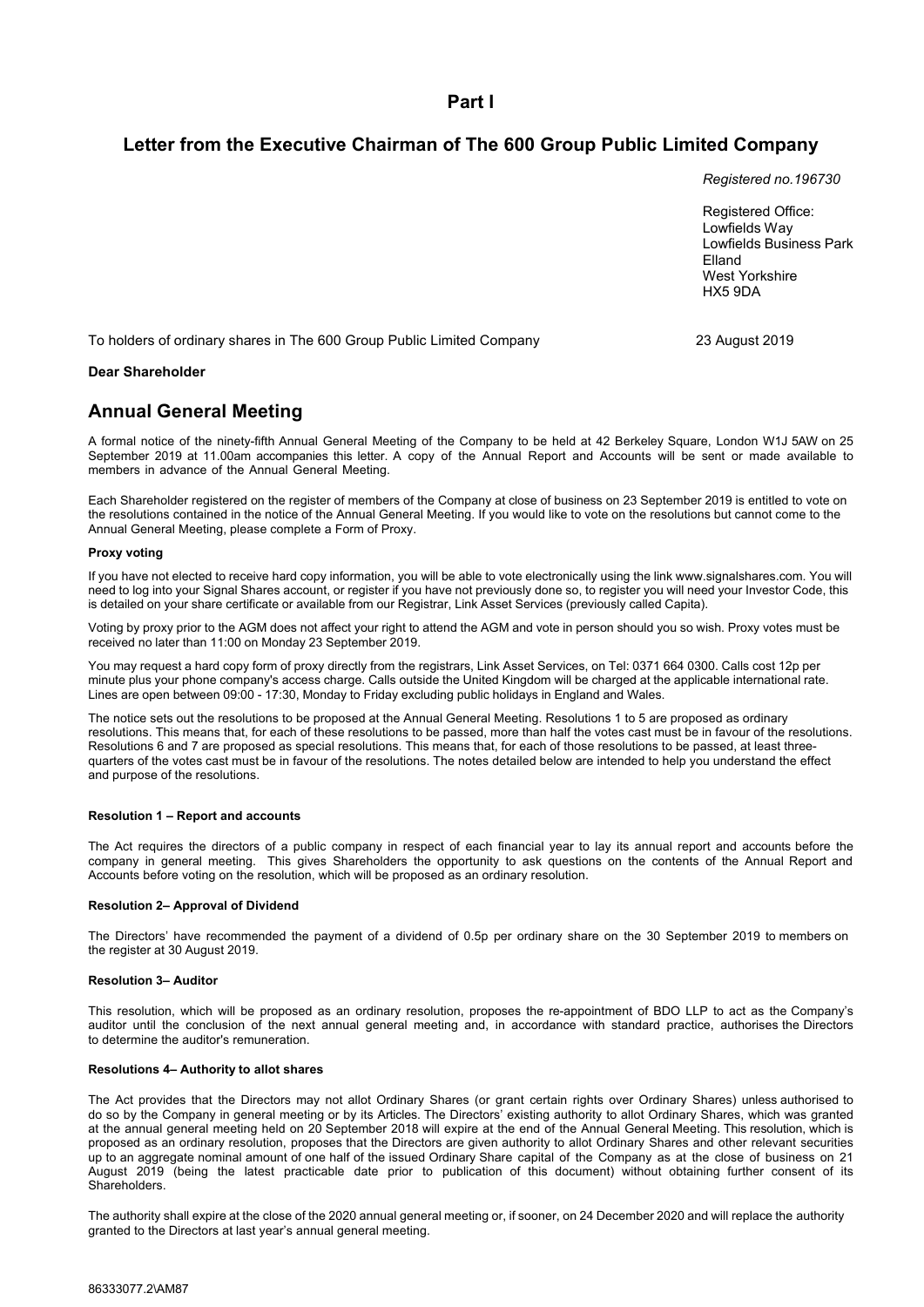#### **Resolution 5 – Political donations**

Part 14 of the Act prohibits the Group from making political donations or from incurring political expenditure in respect of a political party or other political organisation or an independent election candidate unless authorised by Shareholders. Aggregate donations made by the Group of £5,000 or less during any 12 month period will not be caught by the relevant restrictions.

Neither the Company nor any of its subsidiaries have any intention of making any political donations or incurring any political expenditure. However, the penalties for breaching the legislation, even if inadvertent, are severe and the Act defines "political party", "political organisation", "political donation" and "political expenditure" widely. For example, trade bodies, such as those concerned with policy review and law reform or with the representation of the business community or sections of it, which the Company and/or its subsidiaries may see benefit in supporting, may be included in these definitions.

Accordingly, the Company wishes to ensure that neither it nor its subsidiaries inadvertently commits any breaches of the Act through the undertaking of routine activities, which would not normally be considered to result in the making of political donations and political expenditure being incurred.

This resolution, which is proposed as an ordinary resolution, does not authorise any specific donations or expenditure. As required by the Act, the Company will make disclosure in its next annual report of any political donations made, or political expenditure incurred, by it or any of its subsidiaries which (whether individually or in aggregate) exceeds £2,000. The authority conferred by this resolution will expire at the end of next year's annual general meeting or, if sooner, on 24 December 2020.

#### **Resolution 6–Authority to purchase own shares**

This resolution (which will be proposed as a special resolution) is to grant the Company authority to make market purchases of its own shares. The authority should not be taken to imply that shares will necessarily be purchased. The authority will expire at the close of the 2020 annual general meeting or, if sooner, on 24 December 2020.

The resolution specifies the maximum number of shares which may be purchased (representing approximately 10% of the Company's issued Ordinary Share capital as at 21 August 2019 (being the latest practicable date prior to publication of this document)) and the maximum and minimum prices at which they may be bought, reflecting the requirements of the Act. The purchases will only be made on AIM. The Directors have not yet decided whether such shares, if repurchased, would be cancelled or taken into treasury, and a decision would be taken in the light of prevailing circumstances at the time the relevant repurchase is made. The Board will only exercise the power to make purchases of shares after consideration of the effects on earnings per share and the benefits for Shareholders generally.

#### **Resolution 7– Disapplication of pre-emption rights**

The Act gives holders of Ordinary Shares, with limited but important exceptions, certain rights of pre-emption if the Directors wish to allot any equity securities for cash, or grant rights over any equity securities for cash or sell treasury shares for cash. The Directors believe that it is in the best interests of the Company that, as in previous years, the Board should have limited authority to allot some shares for cash without first having to offer such shares to existing Shareholders.

The Directors' current authority expires at the close of the Annual General Meeting and, accordingly, this resolution, which will be proposed as a special resolution, seeks to renew this authority on similar terms for a further period, expiring at the close of the 2020 annual general meeting or, if sooner, on 24 December 2020.The authority, if granted, gives the Directors power to allot shares without the application of these statutory pre-emption rights: first, in relation to offers of equity securities by way of rights issue, open offer or similar arrangements; and second, in relation to the allotment of equity securities for cash up to a maximum aggregate nominal amount of £117,473 (representing approximately 10% of the nominal value of the issued Ordinary Share capital of the Company as at 21 August 2019 (being the latest practicable date prior to publication of this document)).

#### **Recommendation**

Your Directors unanimously believe the proposals in relation to the resolutions to be proposed at the Annual General Meeting are in the best interests of the Company and its Shareholders as a whole and recommend Shareholders to vote in favour of the resolutions, as they intend to do in respect of their own beneficial shareholdings representing 20.8% of the total shares.

#### **Action to be taken**

All Shareholders are entitled to attend and vote on all resolutions at the Annual General Meeting. Whether or not you intend to be present at the meeting, you are invited to complete a Form of Proxy no later than 11.00am on 23 September 2019. Completion of a Form of Proxy will not prevent you from attending the Annual General Meeting and voting in person should you wish.

Yours faithfully

**Paul Dupee**  Executive Chairman

86333077.2\AM87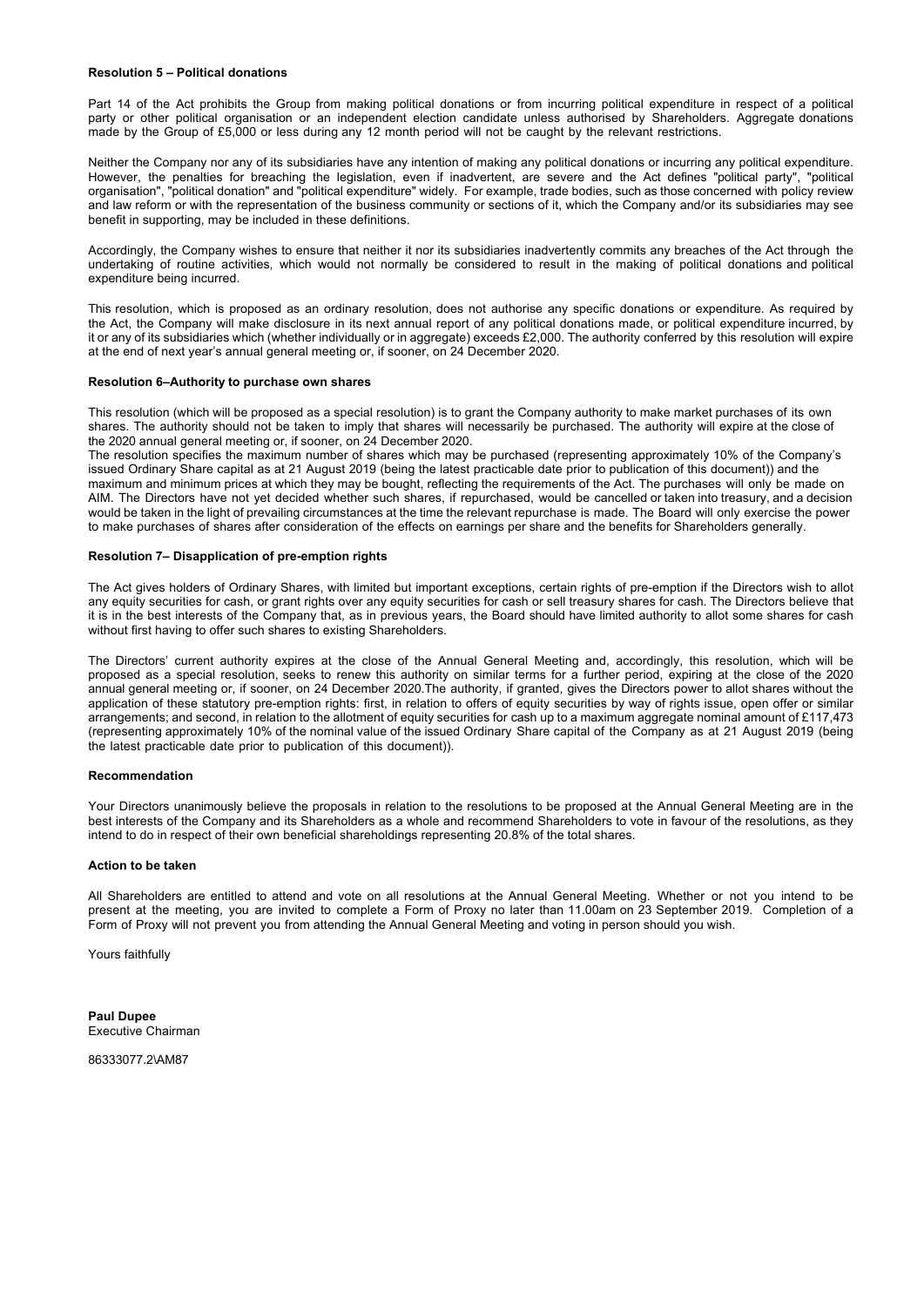## **Part II**

# **Notice of Annual General Meeting**

Notice is hereby given that the ninety-fifth Annual General Meeting of The 600 Group Public Limited Company (the "Company") will be held at 42 Berkeley Square, London W1J 5AW on 25 September 2019 at 11.00 am. The business to be brought before the Annual General Meeting will be to ask Shareholders to vote on the resolutions set out below, which, in the case of resolutions 1 to 5 are to be proposed as ordinary resolutions and, in the case of resolutions 6 and 7 are to be proposed as special resolutions:

- 1. To receive the Annual Report and Accounts for the period ended 30 March 2019.
- 2. To approve the payment of a dividend of 0.5p per ordinary share on the 30 September 2019 to ordinary Shareholders on the register at 30 August 2019.
- 3. To re-appoint BDO LLP as auditor of the Company to hold office from the conclusion of the Annual General Meeting until the conclusion of the next meeting at which accounts are laid before the Company and to authorise the Directors to fix their remuneration.
- 4. That, in substitution for all subsisting authorities granted at the Company's last annual general meeting, the Directors be generally and unconditionally authorised, pursuant to and in accordance with section 551 of the Companies Act 2006 (the "Act"), to exercise all powers of the Company to allot shares in the Company or grant rights to subscribe for, or convert any security into, shares in the Company up to an aggregate nominal amount of one half of the issued ordinary share capital of the Company as at the close of business on 21 August 2019 for a period expiring (unless previously revoked, varied or renewed) at the conclusion of the annual general meeting of the Company to be held in 2020 or, if sooner, on 24 December 2020, save that the Company may, before this authority expires, make any offer, agreement or arrangement which would or might require shares to be allotted or rights to be granted after such expiry and the Directors may allot shares or grant rights pursuant to such offer, agreement or arrangement as if this authority had not expired.
- 5. That, in accordance with section 366 of the Act, the Company and all its subsidiaries at any time during the time that this resolution has effect be and are hereby authorised to:-
	- (a) make political donations to political parties or independent election candidates not exceeding £20,000 in total;
	- (b) make political donations to political organisations other than political parties not exceeding £20,000 in total; and
	- (c) incur political expenditure not exceeding £20,000 in total,

provided that the aggregate amount of any such donations and expenditure shall not exceed £20,000 during the period beginning with the passing of this resolution and ending on the date of the annual general meeting of the Company to be held in 2020.

For the purposes of this resolution the terms "political donation", "independent election candidates", "political organisations" and "political expenditure" have the meanings set out in sections 363 to 365 of the Act.

- 6. That the Company be and is hereby generally and unconditionally authorised for the purposes of section 701 of the Act to make one or more market purchases (within the meaning of section 693(4) of the Act) of ordinary shares of 1p each in the capital of the Company on such terms and in such manner as the Directors shall determine provided that:-
	- (a) the maximum aggregate number of ordinary shares authorised to be purchased is 11,747,334 (representing 10% of the Company's issued ordinary share capital as at the close of business on 21 August 2019);
	- (b) the minimum price which may be paid for each such share is 1p per share (exclusive of expenses);
	- (c) the maximum price which may be paid for an ordinary share shall not be more than 5% above the average of the middle market quotations for an ordinary share as derived from AIM for the five business days immediately preceding the date on which the ordinary share is purchased;
	- (d) unless previously renewed, varied or revoked, this authority shall expire at the conclusion of the annual general meeting to be held in 2020 or, if sooner, on 24 December 2020; and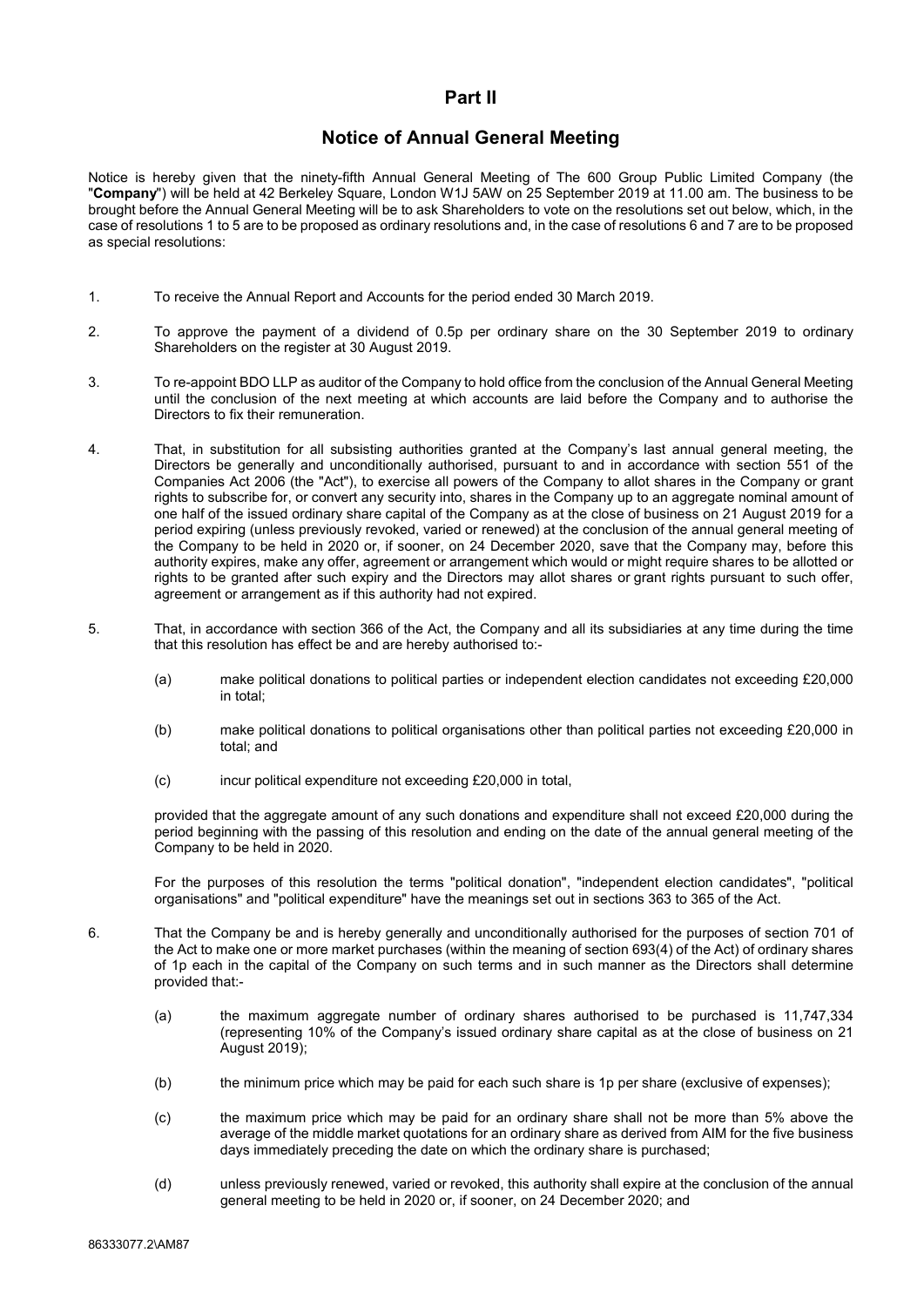- (e) the Company may make a contract or contracts to purchase ordinary shares under the authority conferred prior to the expiry of such authority which will or may be executed wholly or partly after the expiry of such authority and may make a purchase of ordinary shares in pursuance of any such contract or contracts.
- 7. That, subject to the passing of resolution 4, the Directors be and are hereby empowered pursuant to sections 570 and 573 of the Act to allot equity securities (within the meaning of section 560 of the Act) pursuant to the authority conferred by resolution 4 and/or to sell shares held by the Company as treasury shares for cash as if section 561(1) of the Act did not apply to the allotment, provided that this power shall be limited to the allotment of equity securities:
	- (a) in connection with an offer of such securities (including without limitation by way of a rights issue, open offer or similar arrangement) to holders of ordinary shares in proportion (as nearly as may be practicable) to their respective holdings of such shares, but subject to such exclusions, limits, restrictions or other arrangements as the Directors may deem necessary or expedient in relation to fractional entitlements, treasury shares, record dates or any legal, regulatory or practical problems under the laws of any territory, or the requirements of any regulatory body or stock exchange; and
	- (b) otherwise than pursuant to sub-paragraph (a) above up to an aggregate nominal amount of £117,473 (representing approximately 10% of the Company's issued ordinary share capital as at the close of business on 21 August 2019 (being the last practicable date prior to the publication of this document)),

and shall expire (unless previously revoked, varied or renewed) at the conclusion of the annual general meeting of the Company to be held in 2020 or, if sooner, on 24 December 2020, save that the Company may, before such expiry, make an offer or agreement which would or might require equity securities to be allotted after such expiry and the Directors may allot equity securities in pursuance of any such offer or agreement notwithstanding that the power conferred by this resolution has expired.

By Order of the Board

**N R Carrick Secretary** 23 August 2019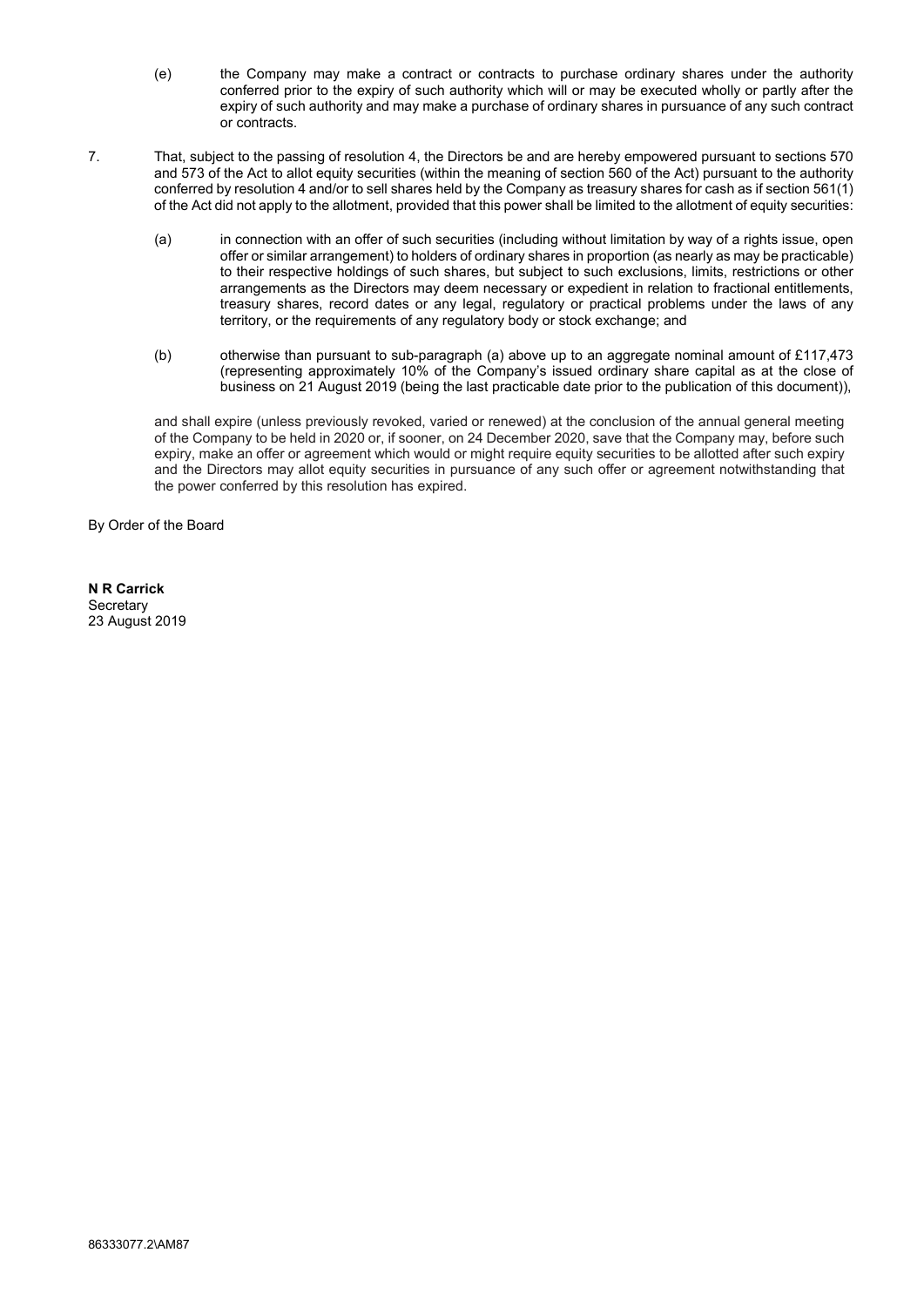#### **Notice of Meeting Notes:**

The following notes explain your general rights as a shareholder and your right to attend and vote at this Meeting or to appoint someone else to vote on your behalf.

- 1. To be entitled to attend and vote at the Meeting (and for the purpose of the determination by the Company of the number of votes they may cast), shareholders must be registered in the Register of Members of the Company at close of trading on 23 September 2019. Changes to the Register of Members after the relevant deadline shall be disregarded in determining the rights of any person to attend and vote at the Meeting.
- 2. Shareholders, or their proxies, intending to attend the Meeting in person are requested, if possible, to arrive at the Meeting venue at least 10 minutes prior to the commencement of the Meeting at 11 am (UK time) on 25 September 2019 so that their shareholding may be checked against the Company's Register of Members and attendances recorded.
- 3. Shareholders are entitled to appoint another person as a proxy to exercise all or part of their rights to attend and to speak and vote on their behalf at the Meeting. A shareholder may appoint more than one proxy in relation to the Meeting provided that each proxy is appointed to exercise the rights attached to a different ordinary share or ordinary shares held by that shareholder. A proxy need not be a shareholder of the Company.
- 4. In the case of joint holders, where more than one of the joint holders purports to appoint a proxy, only the appointment submitted by the most senior holder will be accepted. Seniority is determined by the order in which the names of the joint holders appear in the Company's Register of Members in respect of the joint holding (the first named being the most senior).
- 5. A vote withheld is not a vote in law, which means that the vote will not be counted in the calculation of votes for or against the resolution. If no voting indication is given, your proxy will vote or abstain from voting at his or her discretion. Your proxy will vote (or abstain from voting) as he or she thinks fit in relation to any other matter which is put before the Meeting.
- 6. You can vote either:

• by logging on to www.signalshares.com and following the instructions;

• You may request a hard copy form of proxy directly from the registrars, Link Asset Services (previously called Capita), on Tel: 0371 664 0300. Calls cost 12p per minute plus your phone company's access charge. Calls outside the United Kingdom will be charged at the applicable international rate. Lines are open between 09:00 – 17:30, Monday to Friday excluding public holidays in England and Wales.

• in the case of CREST members, by utilising the CREST electronic proxy appointment service in accordance with the procedures set out below.

In order for a proxy appointment to be valid a form of proxy must be completed. In each case the form of proxy must be received by Link Asset Services at 34 Beckenham Road, Beckenham, Kent, BR3 4ZF by 11 am on 23 September 2019.

- 7. If you return more than one proxy appointment, either by paper or electronic communication, the appointment received last by the Registrar before the latest time for the receipt of proxies will take precedence. You are advised to read the terms and conditions of use carefully. Electronic communication facilities are open to all shareholders and those who use them will not be disadvantaged.
- 8. The return of a completed form of proxy, electronic filing or any CREST Proxy Instruction (as described in note 11

below) will not prevent a shareholder from attending the Meeting and voting in person if he/she wishes to do so.

9. CREST members who wish to appoint a proxy or proxies through the CREST electronic proxy appointment service may do so for the Meeting (and any adjournment of the Meeting) by using the procedures described in the CREST Manual (available from www.euroclear.com/site/public/EUI). CREST Personal Members or other CREST sponsored members, and those CREST members who have appointed a service provider(s), should refer to their CREST sponsor or voting service provider(s), who will be able to take the appropriate action on their behalf.

10. In order for a proxy appointment or instruction made by means of CREST to be valid, the appropriate CREST message (a 'CREST Proxy Instruction') must be properly authenticated in accordance with Euroclear UK & Ireland Limited's specifications and must contain the information required for such instructions, as described in the CREST Manual. The message must be transmitted so as to be received by the issuer's agent (ID RA10) by 11 am on 23 September 2019. For this purpose, the time of receipt will be taken to mean the time (as determined by the timestamp applied to the message by the CREST application host) from which the issuer's agent is able to retrieve the message by enquiry to CREST in the manner prescribed by CREST. After this time, any change of instructions to proxies appointed through CREST should be communicated to the appointee through other means.

- 11. CREST members and, where applicable, their CREST sponsors or voting service providers should note that Euroclear UK & Ireland Limited does not make available special procedures in CREST for any particular message. Normal system timings and limitations will, therefore, apply in relation to the input of CREST Proxy Instructions. It is the responsibility of the CREST member concerned to take (or, if the CREST member is a CREST personal member, or sponsored member, or has appointed a voting service provider(s), to procure that his CREST sponsor or voting service provider(s) take(s)) such action as shall be necessary to ensure that a message is transmitted by means of the CREST system by any particular time. In this connection, CREST members and, where applicable, their CREST sponsors or voting system providers are referred, in particular, to those sections of the CREST Manual concerning practical limitations of the CREST system and timings. The Company may treat as invalid a CREST Proxy Instruction in the circumstances set out in Regulation 35(5)(a) of the Uncertificated Securities Regulations 2001.
- 12. Any corporation which is a shareholder can appoint one or more corporate representatives who may exercise on its behalf all of its powers as a shareholder provided that no more than one corporate representative exercises powers in relation to the same shares.
- 13. As at close of business on 21 August 2019 (being the latest practicable business day prior to the publication of this Notice), the Company's ordinary issued share capital consists of 117,473,341 ordinary shares, carrying one vote each. Therefore, the total voting rights in the Company as at 21 August 2019 are 117,473,341.
- 14. Under Section 527 of the Companies Act 2006, shareholders meeting the threshold requirements set out in that section have the right to require the Company to publish on a website a statement setting out any matter relating to: (i) the audit of the Company's financial statements (including the Auditor's Report and the conduct of the audit) that are to be